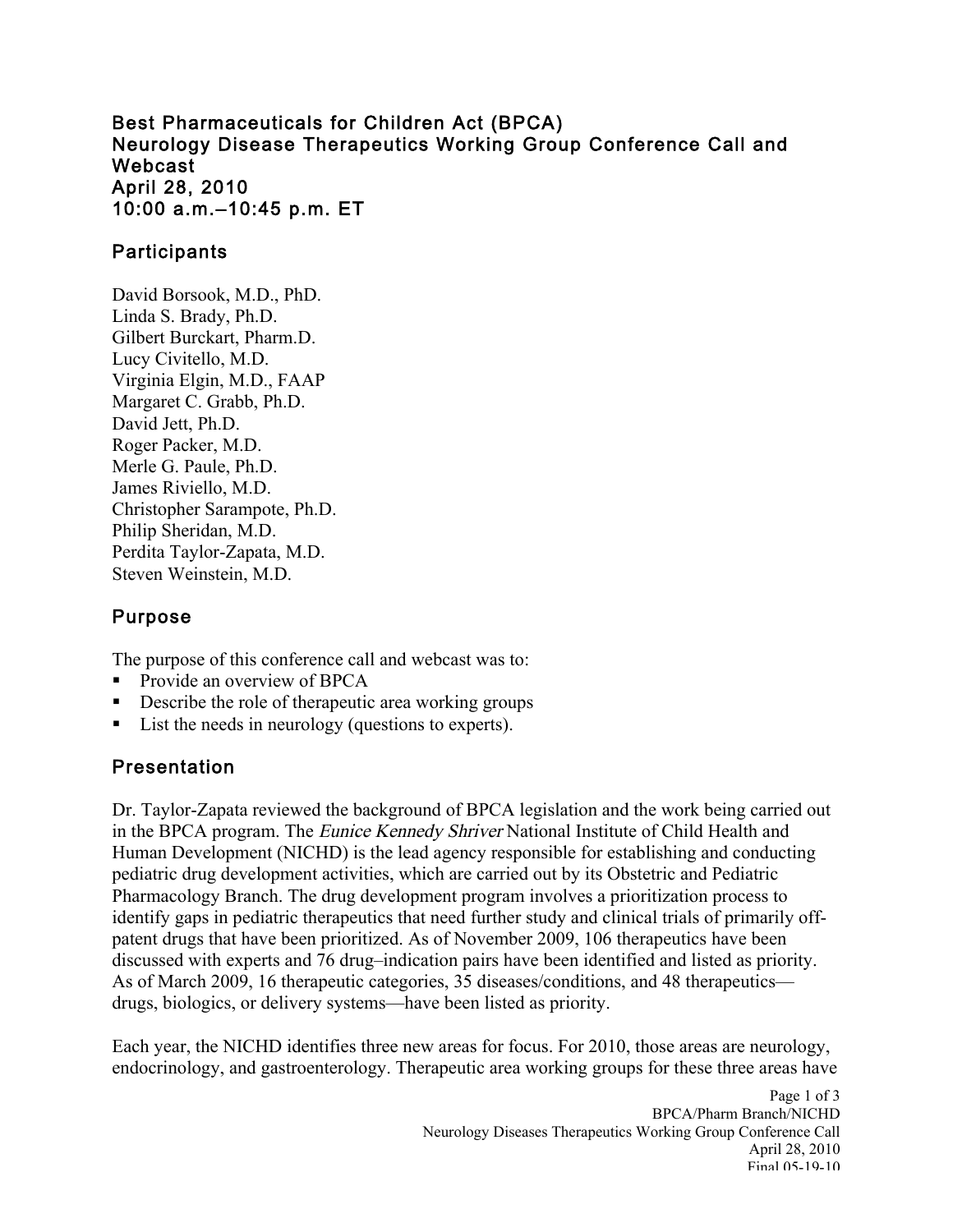been formed. The groups will meet two or three times a year. Minutes of meetings will be posted on the BPCA Web site and distributed to working group members. The NIH asks the working groups for recommendations of drugs (drug classes) or other areas of research that impact therapeutics and need further study in pediatrics. The Neurology Disease Therapeutic Working Group's recommendations will be presented at the annual BPCA prioritization meeting in November 2010 and could lead to publications, workshops, or studies. Working group members will be invited to participate in the annual meeting.

The current BPCA-related interests in neurology are (1) treatment of seizures with lorazepam, (2) treatment of attention deficit/hyperactivity disorder (ADHD) with methylphenidate, and (3) limited pharmacoepidemiology data (for example, the 2004–2005 commercial database and the 2000–2001 Medicaid database). Potential BPCA-related interests in neurology are (1) treatment of migraines with eletriptan and (2) treatment of seizures with zonisamide.

With regard to the needs in neurology under the BPCA program, Dr. Taylor-Zapata noted the following:

- The BPCA program mandate is to identify needs in therapeutics.
- The NICHD is fully aware that the National Institute of Neurological Diseases and Stroke is the lead institute in neurology research.
- The NICHD became interested in the needs in this area due to three drugs (lorazepam, eletriptan, and zonisamide) that were listed as priority for study under the BPCA program.

The questions posed to the Neurology Disease Therapeutics Working Group were as follows:

- Would the study of eletriptan for the treatment of migraines be feasible/practical?
- Has the issue of drug efficacy in the treatment of adolescent migraines been resolved? Have the right outcome measures been used?
- Is the issue of high placebo responder rates in headache studies still a factor in clinical trial designs?
- Would the study of zonisamide for the treatment of seizures be feasible/practical?
- Are there other therapeutic gaps in the area of pediatric neurology that working group members would like to recommend for consideration under the BPCA program?

# Open Forum

Working group members recommended the following areas for consideration:

- Considering ADHD and related disorders as part of the neurology area
- Therapeutics for autism/autism spectrum disorder
- Acquiring data on the number and type of drugs prescribed for pediatric neurology disorders
- Identifying drugs that are most frequently prescribed for a particular disease or disorder and for which there are no or limited data to support their use
- Defining the general frequency of neurological conditions (for example, headache) in the pediatric population
- The ineffectiveness or even deleterious effects of long-term drug use in pediatric populations
- Developmental anesthesiology, including neonatal and perinatal anesthesiology, because of the drugs' potential for life-long effects